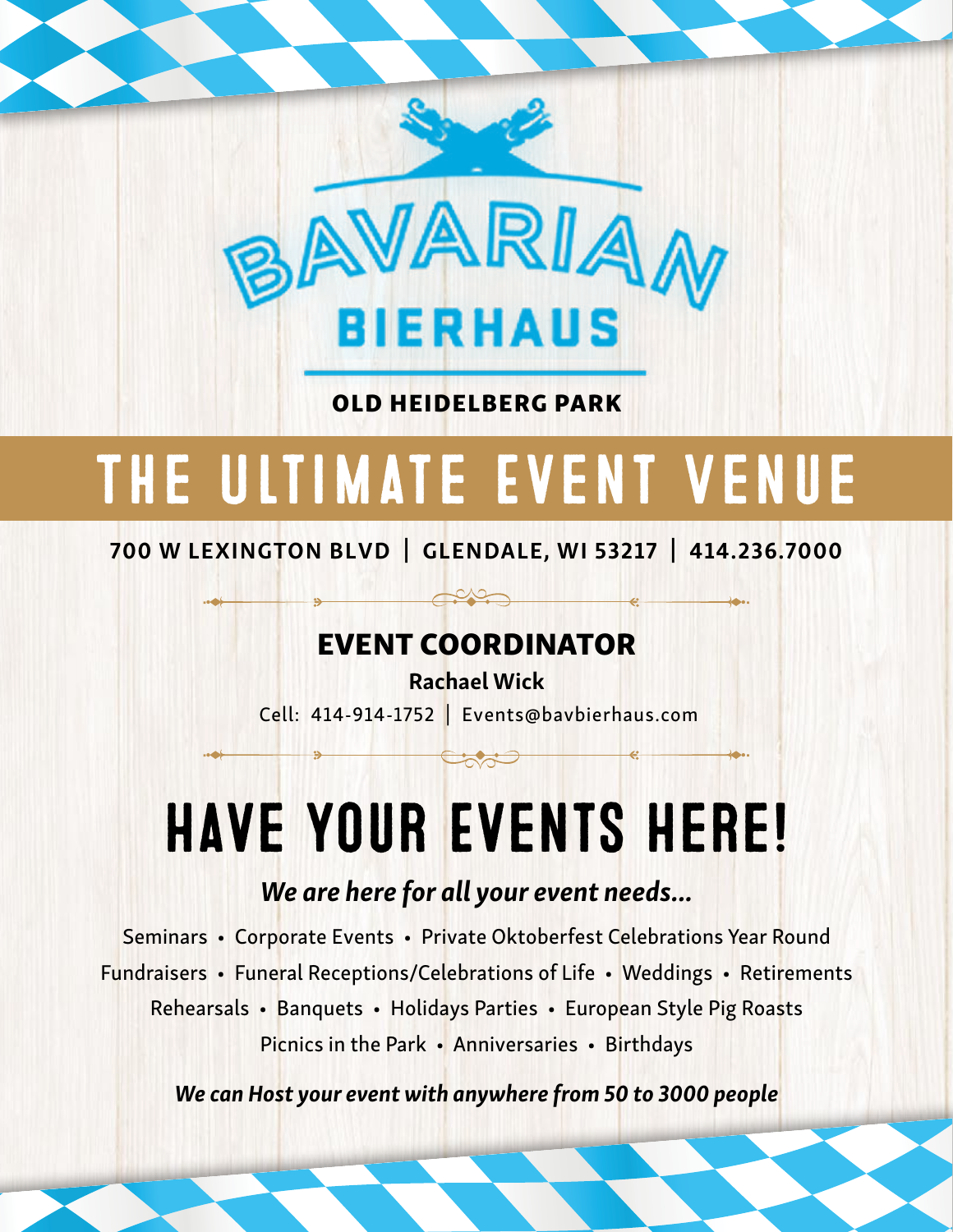# table of contents

| BIERHAUS EVENTS AND EVENT COORDINATOR INFORMATION  1 |  |
|------------------------------------------------------|--|
|                                                      |  |
|                                                      |  |
|                                                      |  |
| SPECIALTY / MEMORIAL / FUNERAL RECEPTION BUFFETS     |  |
|                                                      |  |





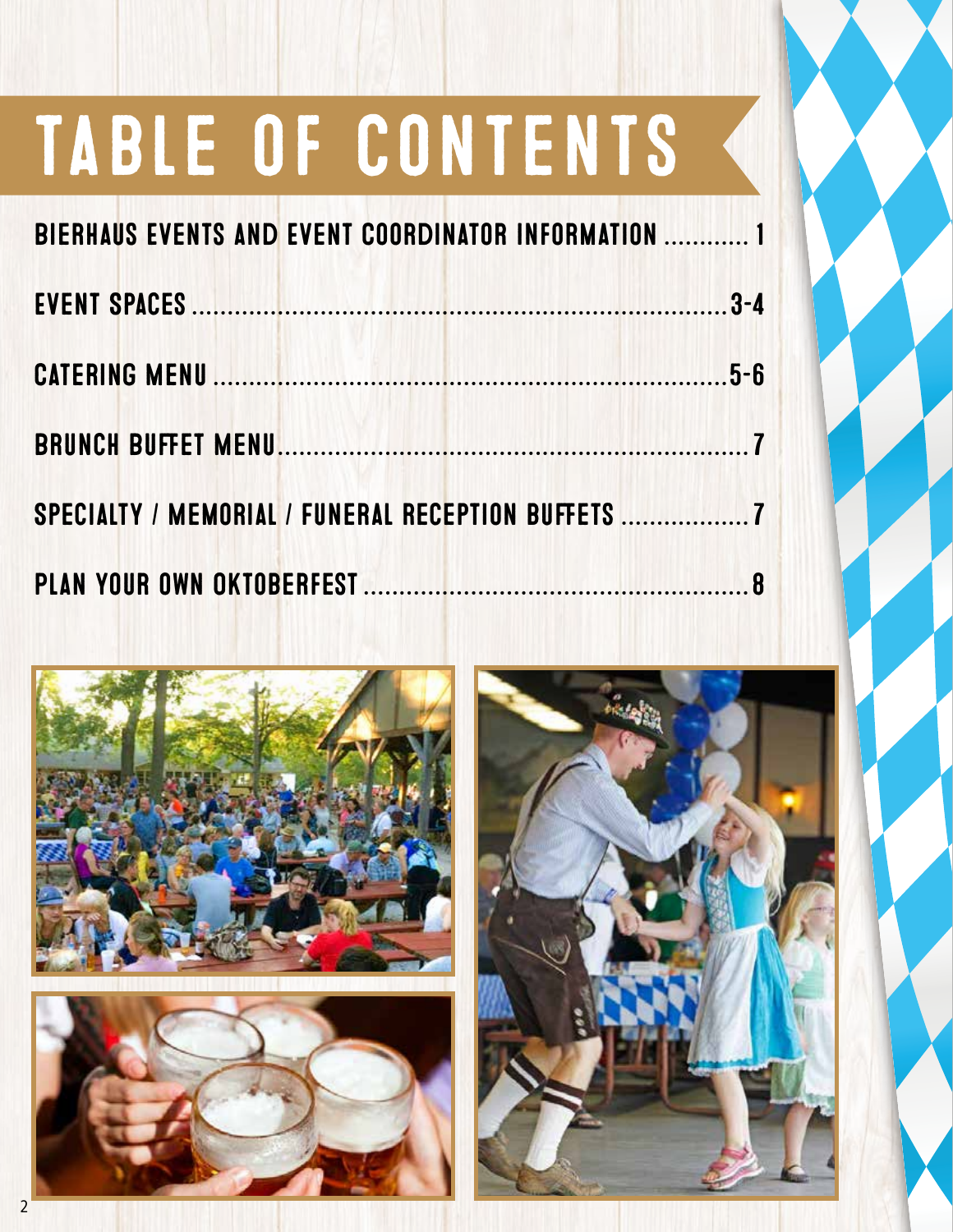## Planning your event at Bavarian Bierhaus

*Whether you are Hosting a birthday party for 50 guests, a 200 person wedding reception, a 350 person holiday party, a convention event for 3,000 attendees, or something in between, Bavarian Bierhaus has the catering expertise and the perfect indoor and outdoor spaces to make your event a resounding success.*

## Event Spaces

With approximately 25,000 square feet of space on two floors in the main restaurant and brewery building and our adjacent 3.4 acre festival park, known as Heidelberg Park, Bavarian Bierhaus has the facilities to accommodate your event. We are willing to work with your budgetary needs. Each of our spaces can be reserved individually or in combination with others. If you are not already familiar with Bavarian Bierhaus, please make an appointment with our event planner to tour our property and discuss your event. With a large variety of spaces; we can accommodate any type of event. Not finding the information you need? Please reach out!



**THE BIER HALL:** With our working 15 bbl. brewery serving as the backdrop, the Beer Hall seats 350 guests in a traditional Bavarian atmosphere with long wooden tables and back to back benches. In addition, the Beer Hall features a large bar, stage, sound system, and 165" television/monitor. The room is ideal for wedding receptions, fundraisers, holiday parties, birthday parties, and company training events. If you do not require a separate room, you can also reserve a section of the Beer Hall for your event. When reserving a section of the Beer Hall, you can order off the menu or we can provide full catering service. We can even set up a buffet just for your guests in your section of the Beer Hall.

**TAP ROOM** : The Tap Room turns your meeting, party, or event into an intimate gathering in your own private pub. Between the large U-shaped bar and surrounding high-top tables, the Tap Room seats 60 people, with standing room for many more. Especially popular as a company happy hour venue, the Tap Room can also serve as the bar area for a larger event in the adjacent King Room.



**OUTDOOR PATIO**: Located just off the Beer Hall and overlooking Heidelberg Park, our two level outdoor patio seats 140 guests on traditional German beer garden furniture. The patio is open from May through September, weather permitting. The patio can be reserved separately or as part of a larger event in the Beer Hall.

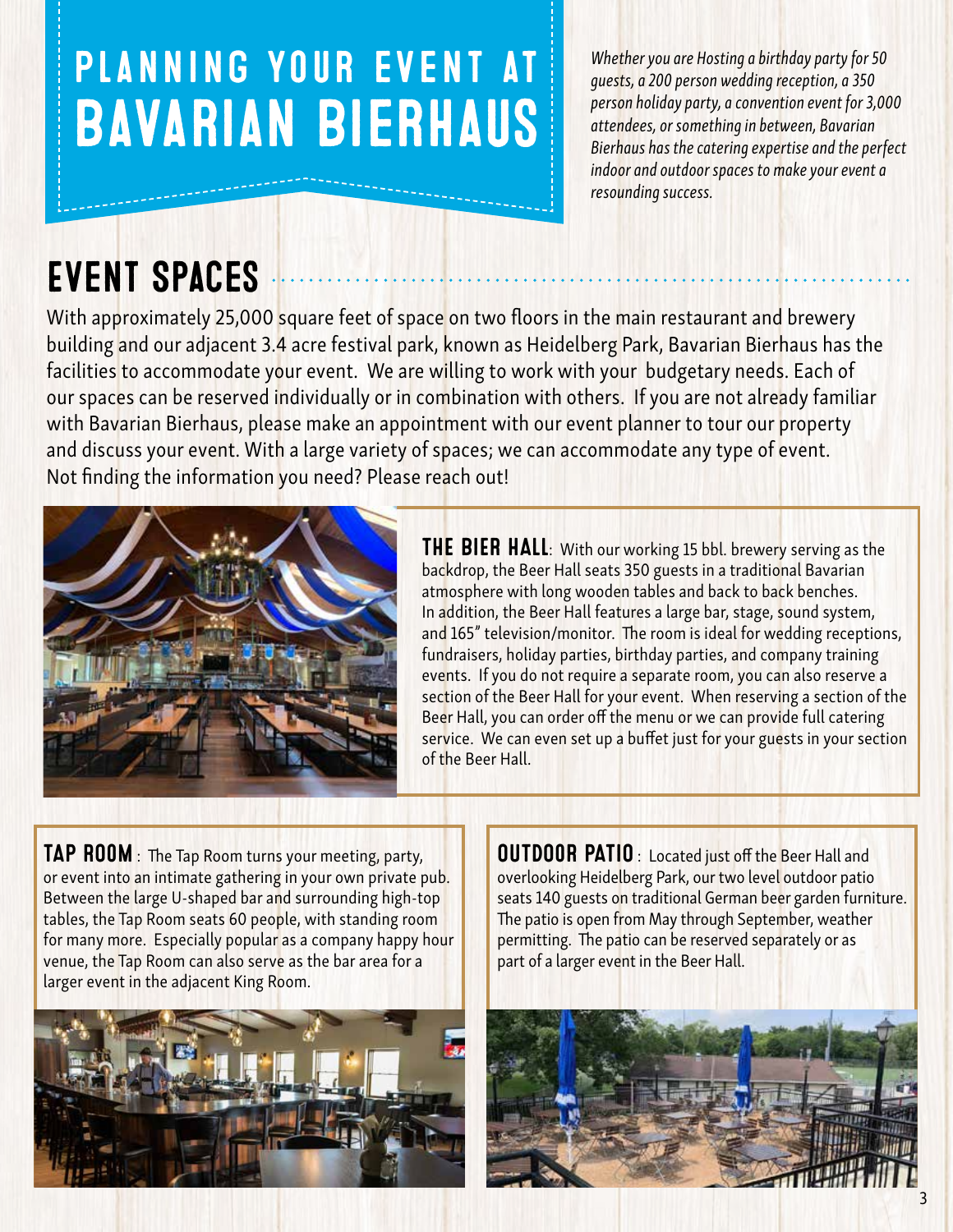

THE BANQUET HALL:

Located on the lower level of the brewery and restaurant building, the Banquet Hall can be reserved as one large room or divided into two smaller rooms. Depending on the configuration, the Banquet Hall can seat up to 300 guests for presentations and up to 200 guests at round tables. Featuring an ADA ramp with direct exterior access and bathrooms across the hall, the Banquet Hall is our most flexible event and meeting space.



THE JAGER PAVILION: Located on park premises. Two 65" TV"s, PA System, Bar and much more available under this covered outdoor space. Seating up to 60 people and enough room for 100 standing.



THE KING ROOM: Offering a more traditional dining experience with individual chairs, padded benches, and a large gas fireplace, the King Room seats 140 guests. Often combined with the Tap Room, the King Room is ideal for luncheons, wedding receptions, rehearsal dinners, birthday, anniversary, and holiday parties, sports banquets, family and class reunions, corporate training, and fundraisers. The King Room has a built-in PA system and can be configured to accommodate a band and dance floor.

### THE FAMOUS OLD HEIDELBERG PARK:

Occupying 3.4 acres and housing a variety of structures, Heidelberg Park has multiple venues available for events and can accommodate more than 3,000 people. The 1,200 seat covered festival hall features a large stage, spacious dance floor, and built in public address system. Two



bars are attached to the festival hall and serve both the hall and the rest of the park. The smaller pavilion can be set to seat up to 120 guests for a wedding ceremony or up to 100 guests at round tables. In addition to these two covered seating options, the park has outdoor seating for 700 guests. Heidelberg Park has its own kitchen with an outdoor barbeque and massive rotisserie grill for roasting whole pigs and chickens. Open from May through September, weather



permitting, Heidelberg Park is ideal for wedding receptions, festivals, conventions, fundraisers, company picnics, large parties, an Private Oktoberfest Events. For events that are open to the public, the Bavarian Bierhaus digital sign overlooking I-43 may be available to promote the event.

### DESIGNING YOUR FOOD MENU: The first step in

designing the menu is deciding what kind of food you want to serve to your guests. Our event and culinary staff will work with you to select or develop the appropriate menu items. The second step is to decide how you want the food served to your guests. Event food service generally falls into three categories: heavy appetizers, buffet, or plated meal.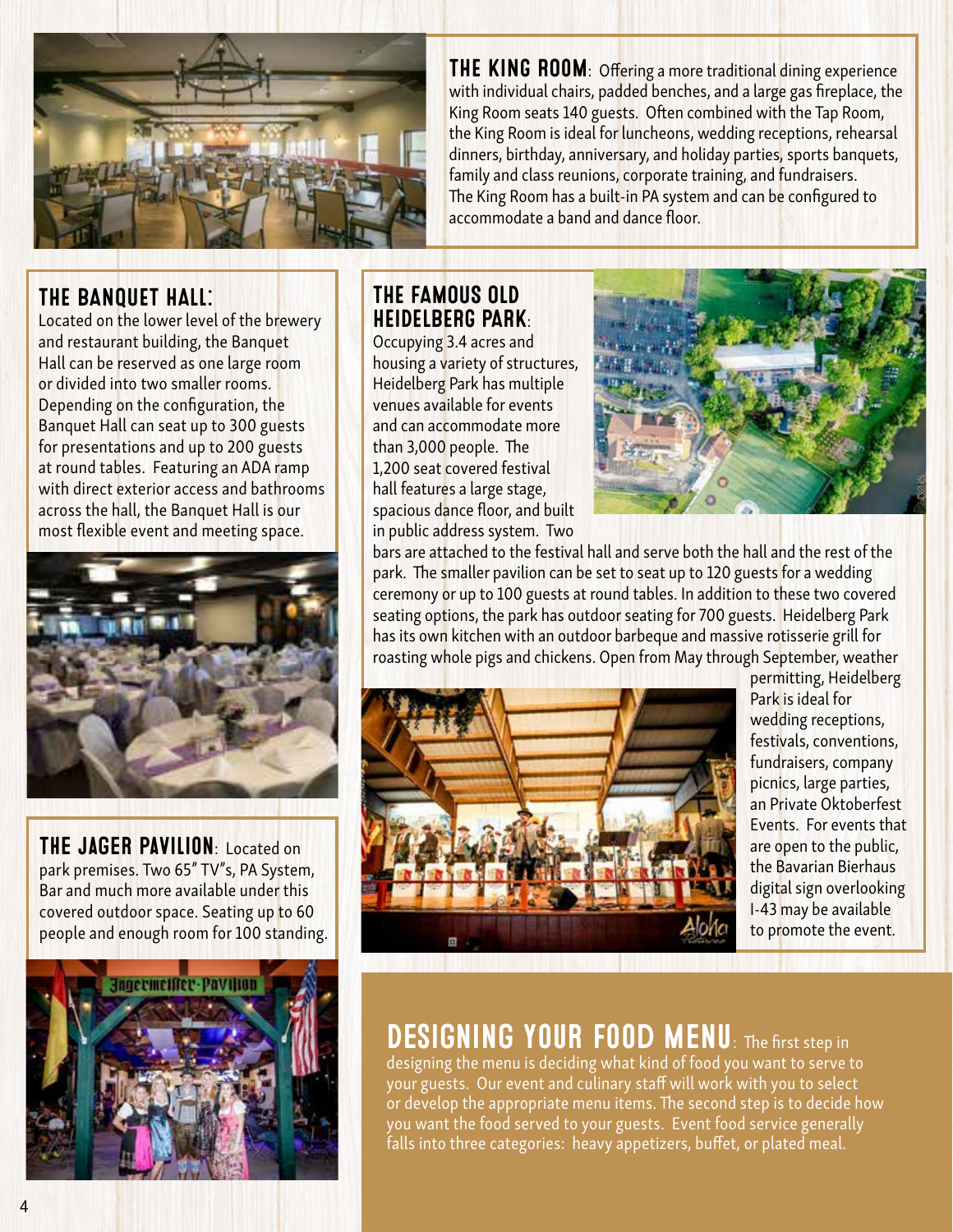## Bavarian Bierhaus CATERING MENU

## APPETIZER BUFFETS *Minimum of 50 people*

Bronze Appetizer Buffet - choice of three cold selections and two hot selections | 25 per person

Silver Appetizer Buffet - choice of four cold selections and three hot selections | 28 per person

Gold Appetizer Buffet - choice of five cold selections and four hot selections | 30 per person

### COLD APPETIZER SELECTIONS

Smoked Salmon

Artichoke Dip With Pita Bread

Salami Horns *Stuffed with Herb Creamed Cheese*

Ham and Turkey Slider Sandwiches

Ham and Turkey Rollups

Deviled Egg Hummus *Served with Pita Bread and assorted Vegetables*

### HOT APPETIZER SELECTIONS

Pretzel Encrusted Sauerkraut Balls C*ream Cheese, Bratwurst, Sweet Mustard Sauce*

Reuben Rolls W*onton wrapped and fried with Thousand Island Dipping Sauce*

Flammkuchen *Flatbread with Cream Cheese, Red Onion, and Bacon*

Sliders C*hoice of Pulled Pork or Frikadellen (Pork and Beef Burger)* 

Pierogies *Potato and Cheese filled, Chive, Caramelized Onion, Sour Cream*

Meatballs C*hoice of Marinara or BBQ*

BBQ Cocktail Wieners

Wurst Bites A*ssorted Sausage with German Mustard*

Potato Pancakes *Served with Apple Sauce and Sour Cream*

Bier Cheese Fries *Warm Bier Cheese, Bacon, Sour Cream with Chives* 

Wisconsin White Cheddar Cheese Curds *Ranch*

## Appetizers By the Dozen

Pretzel Bites | 11

Small Bavarian Pretzels 5oz | 61

Large Bavarian Pretzels *Bavarian Pretzels served with Sweet Mustard, 10 oz* | 111

Add Bier Cheese *Warm Dip* | 33 per dozen ordered above

Pretzel Encrusted Sauerkraut Balls *Cream Cheese, Bratwurst, Sweet Mustard Sauce* | 25

Reuben Rolls *Wonton wrapped and fried with Thousand Island Dipping Sauce* | 37

Sliders *Choice of Pulled Pork or Frikadellen (Pork and Beef Burger)* | 38

Bierhaus Chicken Wings *with Celery, Carrot, Ranch and Blue Cheese Dressing* | 21

Pierogies *Potato and Cheese filled, Chive, Caramelized Onion, Sour Cream* | 26

Meatballs *Choice of Marinara or BBQ* | 16

BBQ Cocktail Wieners | 13

Wurst Bites *Assorted Sausage with German Mustard* | 16

Loaded Potato Pancakes *Warm Bier Cheese, Tomato, Bacon, Sour Cream with Chives* | 21

Chilled Cocktail Shrimp *With Cocktail Sauce and Lemon* | 36 Bacon Wrapped Cajun Shrimp | 41

## APPETIZER TRAYS *Priced per person*

Meat and Cheese Tray | 4.50 Per Person Vegetable Tray | 3.50 Per Person Fresh Fruit Tray | 4 Per Person

### **DRINKS** Priced per person

Unlimited Soft Drinks | 3 per person Unlimited Soft Drinks, Teas & Coffee Service | 5 per person *Ask the Event Coordinator about Alcohol Package options.*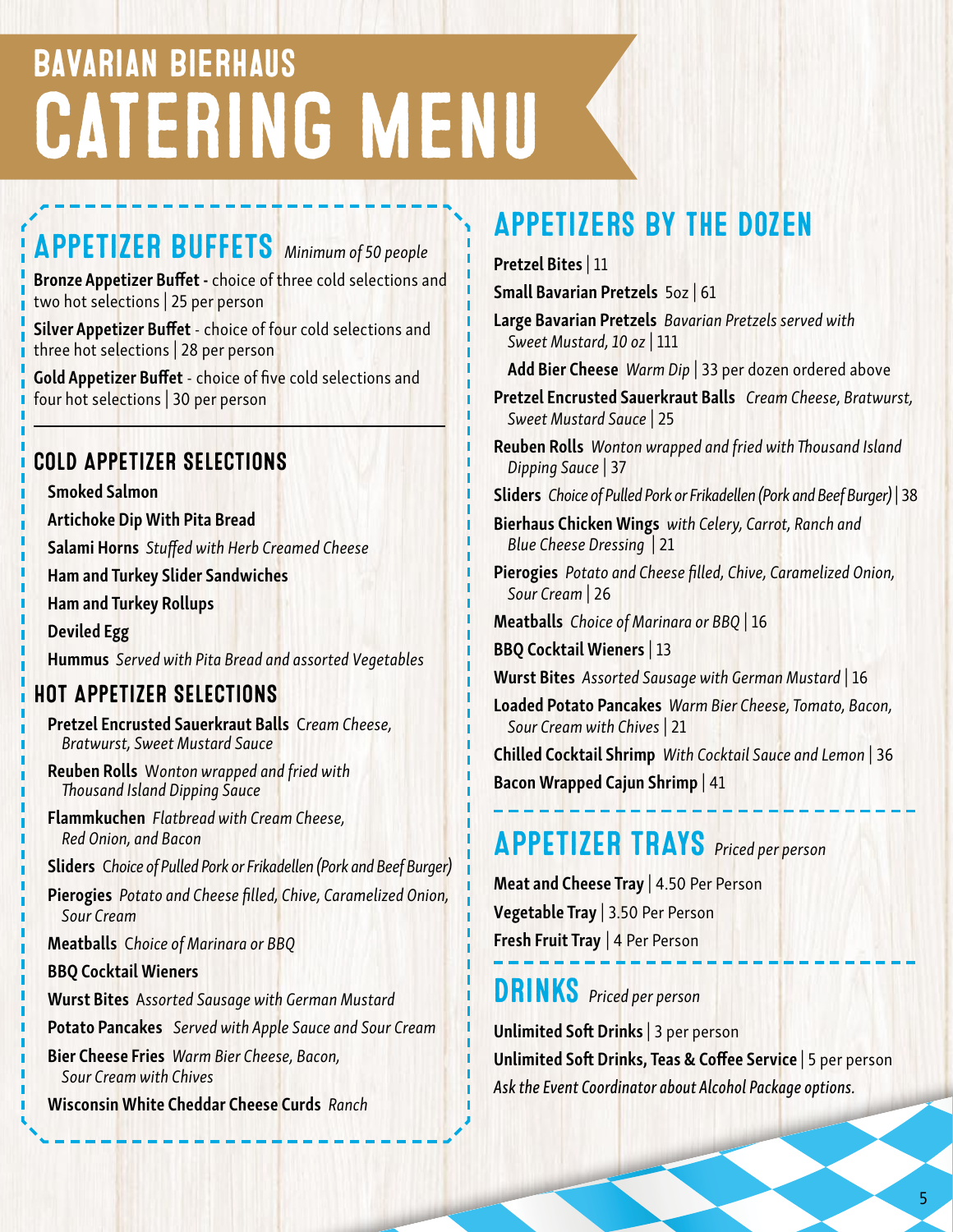## dinner menu options

All Packages served with a mixed greens and romaine lettuce salad, assorted dressings, and rye bread. Substitute either Caesar Salad or Hot Bacon and Spinach | 3 additional per person *Dressing Options: Balsamic, Ranch, Thousand Island, Bleu Cheese, Vinegar & Oil* 

The Classic Buffet Package | minimum of 50 people | 26 per person *(Add 5 per person for plated dinners)*

*Package includes two bronze level entree selections, one starch selection and one vegetable selection*

#### BRONZE LEVEL ENTREE SELECTIONS

Black Forest Ham Roast Turkey Roast Pork Roast Chicken Roast Beef Oktoberfest Bratwurst Pork or Chicken Schnitzel Baked Cod Hamburger Royal *Choice of American, Swiss, Cheddar or Mozzarella*

### SILVER LEVEL ENTREE SELECTIONS Add \$3 per item

Pork Loin Sauerbraten Beef Rouladen Kassler Rippchen *Smoked Pork Chop* Black Forest Chicken Schnitzel *Topped with Black Forest Ham and Bier Cheese* Pork Jager Schnitzel *Topped with Mushroom Bier Gravy* Walleye Almondine Kasespatzle *Bavarian Style Mac and Cheese* Beef Goulasch over Spatzle Pierogi Dinner *Topped with Smoked Sausage*

#### GOLD LEVEL ENTREE SELECTIONS Add \$5 per item

Pan Roasted Salmon *Served with Dill Cream Sauce* Wiener Schnitzel *Veal Schnitzel* Prime Rib Zweibel Rostbraten *New York Strip Steak in Traditional Onion Sauce*

#### VEGETABLE SELECTIONS

Add additional selection | 3 per guest

Seasonal Vegetable Medley

- Red Cabbage
- **Sauerkraut**
- Green Bean Almondine
- Broccoli
- Cauliflower
- Glazed Carrots
- Cucumber Salad
- Creamed Spinach

#### STARCH SELECTIONS

Add additional selection | 3 per guest

Mashed Potatoes Spatzle Herb Roasted Red Potatoes German Potato Salad Potato Pancake French Fries Potato Dumplings

## **ESSERTS**

30 servings of each

Apple Strudel | 160 Warm Pretzel Pudding | 150 Black Forest Torte | 160 Cheesecake | 150

Assorted Cookie Tray | 85 Brownie Tray | 90 Full Sheet Cake | 110 Ala Mode | 2 per serving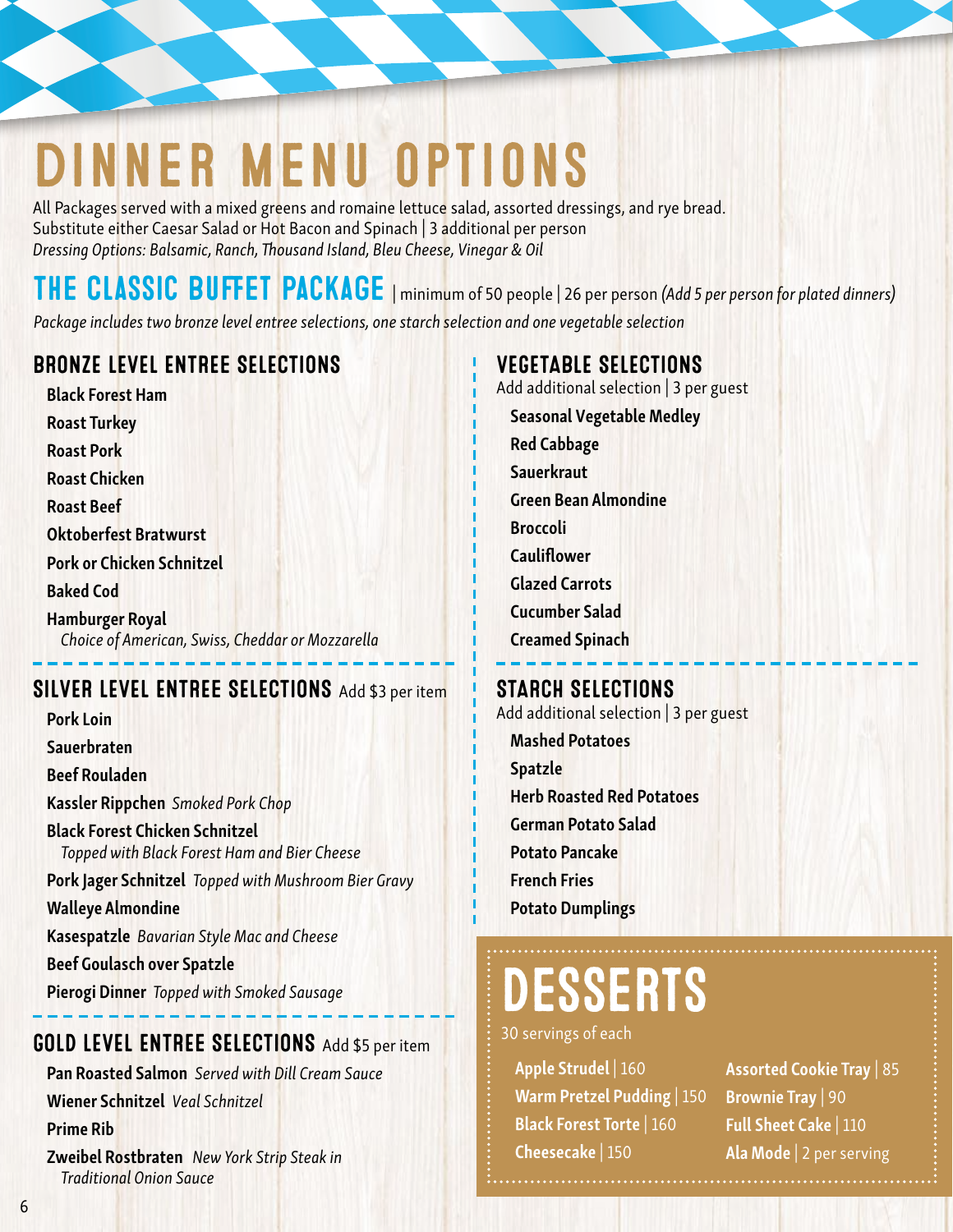# specialty buffets

Think of Us for your Corporate Events

## Fish & Fried Chicken Dinner Buffets

*Perfect for rehearsal dinners*

Fried Chicken Buffet | 19 per person Fish Buffet | 20 per person Fried Chicken & Fish Buffet | 21 per person

### Includes:

Fried and Baked Cod -Or- Fried Chicken and Fish Combination Coleslaw • French Fries • Potato Pancake Rye Bread • Tartar Sauce

## Memorial / Funeral & Celebration of Life Reception Buffets

*Available during the day for groups of 50 or more Only 48 hours of notice needed*

Served with mixed greens and romaine lettuce salad, assorted dressings and rye bread | 23 per person

Package 1 Includes one entree selection, one starch selection and one vegetable selection | 23 per person

Package 2 Includes two entree selections, one starch selection and one vegetable selection | 25 per person

### ENTREE SELECTIONS

Roast Pork Oktoberfest Bratwurst Pork or Chicken Schnitzel Baked Cod Kassler Rippchen *Smoked Pork Chop* Kasespatzle *Bavarian Style Mac and Cheese* Beef Goulasch over Spaetzle Pierogis topped with Smoked Sausage

### STARCH SELECTIONS

*Additional Selections | 3 per guest* Mashed Potatoes • Spatzle German Potato Salad Potato PancakeFrench Fries

#### VEGETABLE SELECTIONS

*Additional Selections | 3 per guest* Seasonal Vegetable Medley Red Cabbage • Sauerkraut Green Beans

#### Coffee Urns Stations *Includes all condiments*

Small Urn Service | 35 (approx. 20 servings) Big Urn Service | 80 (approx. 50 servings) Hot Cholocate Urns | 85 (approx. 50 servings)

### CLASSIC PIG ROAST / CHICKEN ROAST

*Available May-October - Minimum of 60 people*

Pig | 33 per person Chicken | 30 Per Person Pig and Chicken | 36 Per Person All served with rye bread and choice of 2 sides *(Add \$3 per person for any Additional Side)*

### Side Choices:

German Potato Salad • Cucumber Salad • Red Cabbage Sauerkraut • Mashed Potatoes • Spatzle • Watermelon Seasonal Vegetable • Corn on the Cob • Haus Salad

## Picnic in the Park *Minimum of 50 people*

Hamburger, Hot Dog | 14 per person Hamburger, Hot Dog, Brat | 16 Per Person

#### Side Choices:

German Potato Salad • Cucumber Salad • Red Cabbage Sauerkraut • Mashed Potatoes • Spatzle • Watermelon Seasonal Vegetable • Corn on the Cob • Haus Salad

### **BRUNCH EVENTS**

*Brunch Buffet - Minimum of 50 guests* | 22 per person

### Includes:

Scrambled Eggs • Black Forest Ham • Bacon • Sausage Breakfast Potatoes • French Toast or Pancakes • Seasonal Fruit

### By the Dozen

Bagels and Cream Cheese | 30 Assorted Danishes | 36 Add a Build Your Own Omelets Station | 10 per person

### Brunch drinks

Unlimited Soft Drinks | 3 per person Unlimited Soft Drinks, and Seasonal Juices 4 per person Unlimited Soft Drinks, Teas and Coffee | 5 per person

7

Ask us about our Build Your Own Bloody Mary Bar & Mimosa Bar